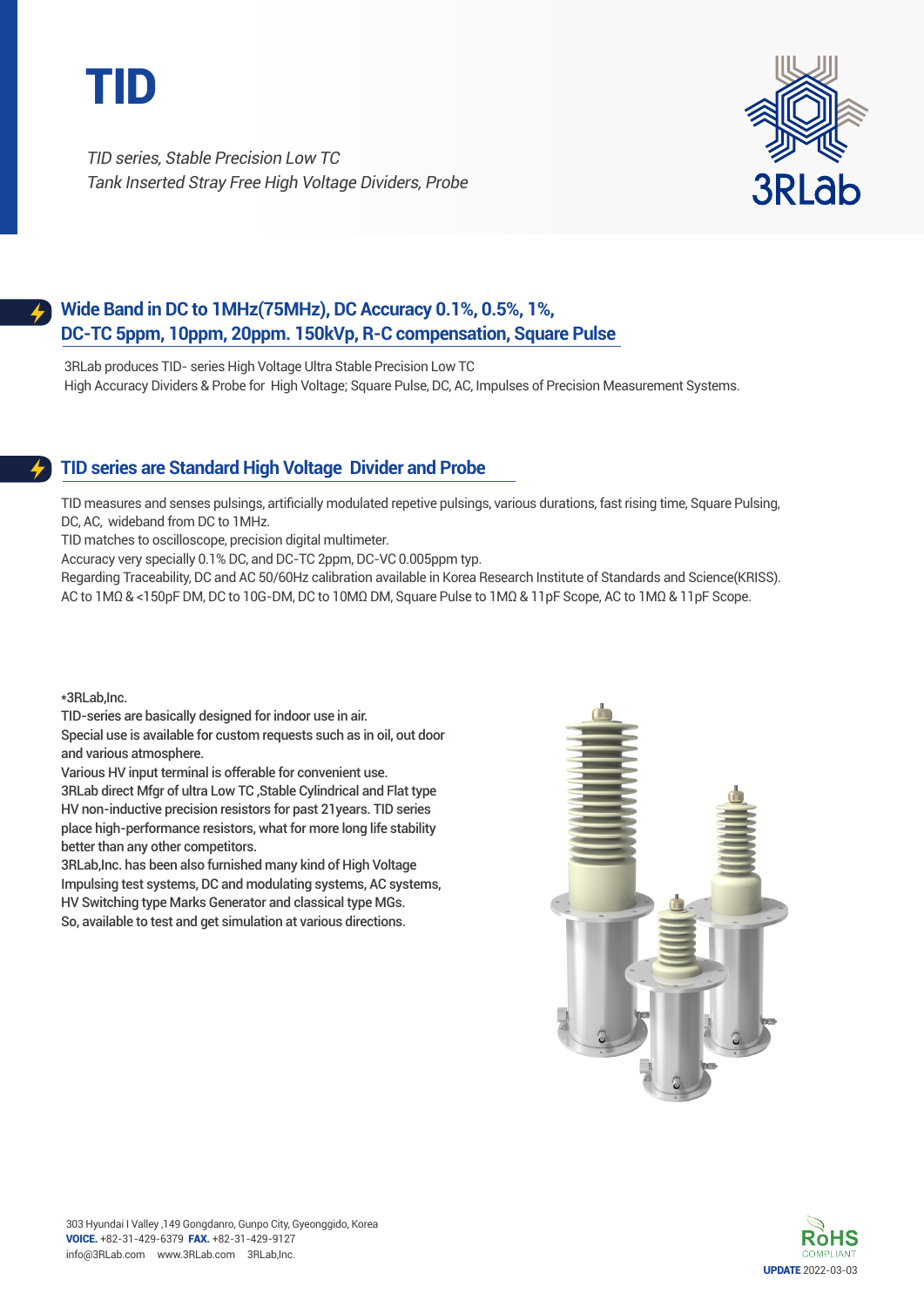



TID series, Stable Precision Low TC Tank Inserted Stray Free High Voltage Dividers, Probe

|                |                | Max Operate Voltage [kV]                                                       | Max. Single Impulse [kV] | <b>Ratio Accuracy</b> |                            |          |
|----------------|----------------|--------------------------------------------------------------------------------|--------------------------|-----------------------|----------------------------|----------|
| <b>Model</b>   | <b>Drawing</b> | AC-peak, Pulsing-Peak,<br>for 1.2/50uS or shorter<br>DC.<br>duration<br>DC [%] |                          | AC 0Hz/60Hz [%]       | <sup>1)</sup> Stability[%] |          |
| <b>TID-30</b>  |                | 30                                                                             | 50                       | 0.1                   |                            | 0.1, 0.2 |
| <b>TID-50</b>  |                | 50                                                                             | 70                       | 0.1                   |                            | 0.1, 0.2 |
| <b>TID-100</b> |                | 100                                                                            | 150                      | 0.1                   |                            | 0.1, 0.2 |

| <b>Model</b>   | <b>Accuracy of Norminal</b><br><b>Frequency Range</b><br>3% to -3dB | <b>Norminal High Voltage Input Range</b> |                                                                 |                  |  |
|----------------|---------------------------------------------------------------------|------------------------------------------|-----------------------------------------------------------------|------------------|--|
|                |                                                                     | <b>Std. Resistance</b><br>[MΩ] Around    | Requested Special Resistance [MQ],<br>or Custom Value Available | Capacitance [pF] |  |
| <b>TID-30</b>  | $DC \sim 5MHz$                                                      | 500                                      | 1000                                                            | $3 \sim 12$      |  |
| <b>TID-50</b>  | $DC \sim 5MHz$                                                      | 1000                                     | 2000                                                            | $3 \sim 12$      |  |
| <b>TID-100</b> | $DC \sim 5MHz$                                                      | 2000                                     | 4000                                                            | $3 \sim 12$      |  |

| <b>Model</b>   | DC TC [ppm/C]                        | Length of RG<br><b>Coaxial Cable [Meters]</b> | Ratio Included 3RLab's Coaxial Cable,<br>to $1M\Omega$ < $11pF$ Scopes |                                                                   |  |
|----------------|--------------------------------------|-----------------------------------------------|------------------------------------------------------------------------|-------------------------------------------------------------------|--|
|                |                                      | (others upon request)                         | Std. Ratio.                                                            | <b>Requested Special Ratio.</b><br><b>Custom Ratio, Available</b> |  |
| <b>TID-30</b>  | 5ppm std., 2ppm, 3ppm, 10ppm Special | 3m.5m                                         | 1.000/1                                                                | 1000/1~10.000/1                                                   |  |
| <b>TID-50</b>  | 5ppm std., 2ppm, 3ppm, 10ppm Special | 3m.5m                                         | 2.000/1                                                                | 1000/1~10.000/1                                                   |  |
| <b>TID-100</b> | 5ppm std., 2ppm, 3ppm, 10ppm Special | 3m.5m                                         | 3.000/1                                                                | 1000/1~10.000/1                                                   |  |

1) TESTED DC RATIO @10HRS. FOR 4MINS, AND @ 7DAYS FOR 4MINS, AFTER THE LOADING AT ORPERATE RATED DC VOLTAGES<br>OTHERS MIGHT BE AVAILABLE UPON REQUEST